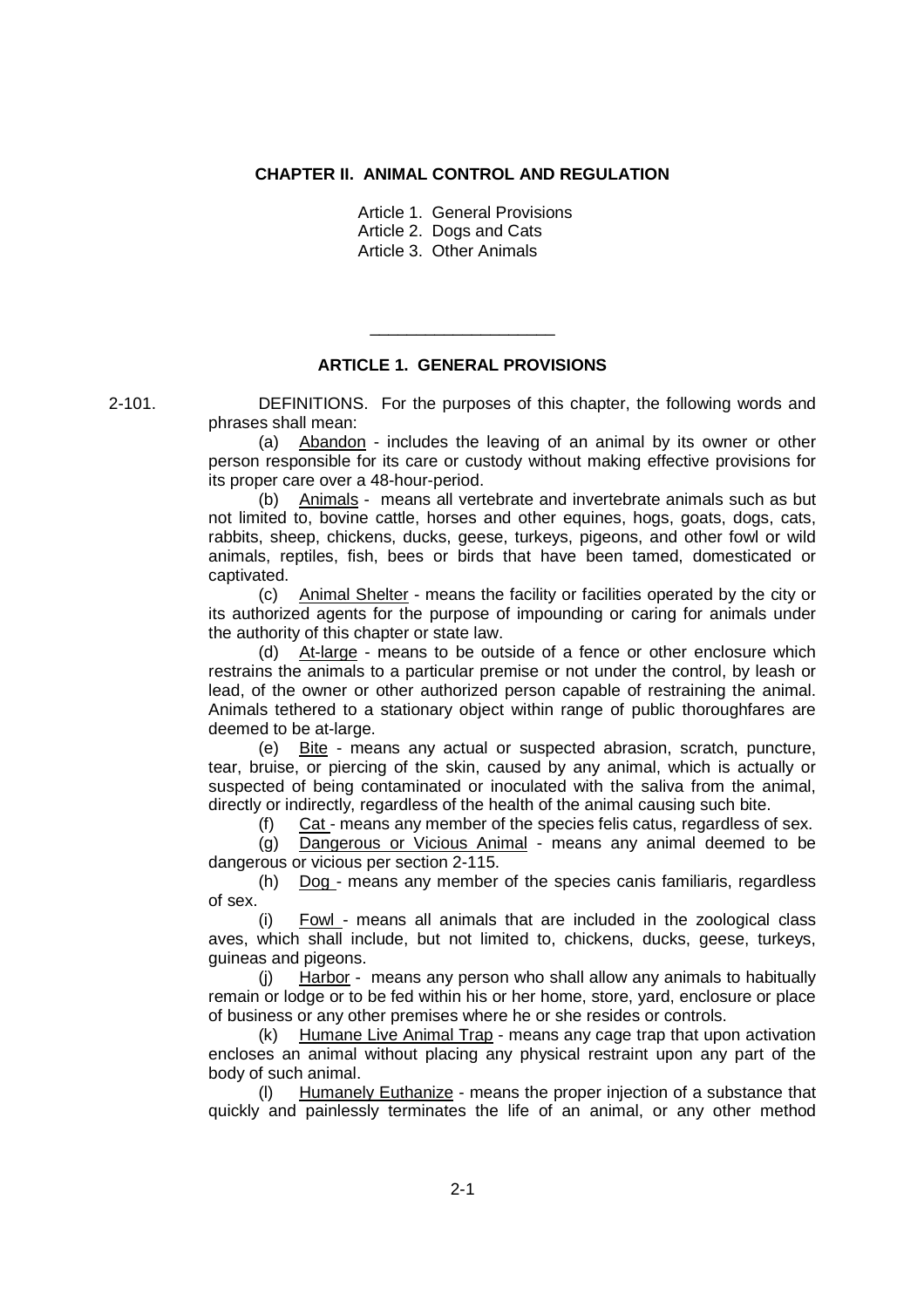approved by the American Veterinary Medical Association or the American Humane Society.

(m) Immediate Control - means the regulation and supervision by a competent person so that an animal is unable to run or get loose at will.

(n) Livestock - includes, but is not limited to cattle, horses, goats, sheep or other animals commonly regarded or used as farm or ranch animals.

(o) Neutered - means any male or female cat or dog that has been permanently rendered sterile.

(p) Own - means and includes own, keep, harbor, shelter, manage, possess, or have a part interest in any animal. If a minor owns any such animal subject to the provisions of this chapter, the head of the household of which such minor is a member shall be deemed to own such animal for the purposes of this chapter.

(q) Owner - means the one who owns, or his or her employee, agent, or other competent person into whose charge an animal has been placed by the actual owner as described in subsection (q) above.

(r) Vaccination - means an injection of a vaccine, approved by the State Board of Public Health and administered by a licensed veterinarian for the purpose of immunizing an animal against rabies.

(s) Veterinarian - means a doctor of veterinary medicine licensed by the State of Kansas.

(Ord. 203; Code 2017)

2-102. ANIMAL CONTROL OFFICER; DUTY TO IMPOUND; CITATION ALTERNATIVE. (a) There is hereby created the position of animal control officer for the city and such officer shall be charged with the enforcement of this chapter. Any person employed by the city as an animal control officer and commissioned by the city council of the city shall have such powers and authority as allowed by law in the enforcement of this chapter. All animal control officers shall be subject to the supervision and direction of the mayor of the city.

> (b) Except as provided in subsection (c), it shall be the duty of the animal control officer to take up and impound all animals found in the city in violation of the provisions of this chapter.

> (c) As an alternative to the provisions of subsection (b) of this section, any law enforcement officer or the animal control officer may issue a citation to the owner, harborer or keeper of an animal in violation of this chapter, and the person receiving the citation shall, within 10 days, appear in the municipal court of the city to answer the charged violation of this chapter. (Ord. 203; Code 1987)

2-103. SAME; CAPTURE/DESTRUCTION. When deemed necessary by law enforcement officers or the animal control officer for the health, safety and welfare of the residents of the city, such officers and/or their agents may:

> (a) Place a humane trap on public or a requesting resident's property for the purpose of capturing any animal defined in this chapter as creating a nuisance in the city;

> (b) Use any tranquilizer guns, humane traps, or other suitable devices to subdue and capture any animal that is deemed by the animal control officer, in his or her discretion, to be of a danger to itself or to the public health and safety.

> (c) Use firearms or other suitable weapons to destroy any rabid animal, any vicious animal as defined in section 2-115, or any animal creating a nuisance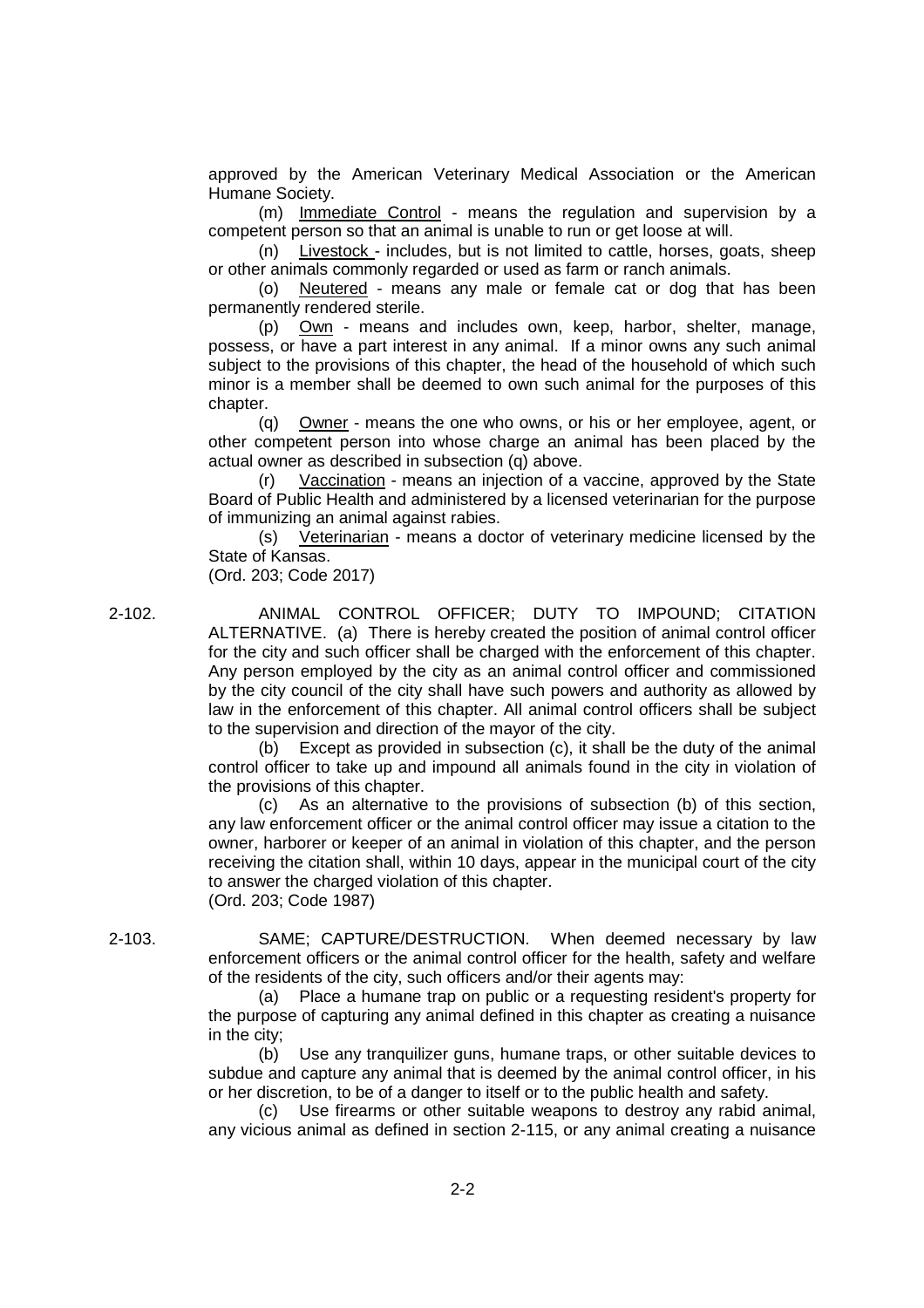as defined in section 2-111, where such animal is impossible or impractical to catch, capture or tranquilize. (Ord. 203; Code 1987)

2-104. SAME; RIGHT OF ENTRY; UNLAWFUL INTERFERENCE. (a) The animal control officer or any law enforcement officer shall have the right of entry upon any private unenclosed lots or lands for the purpose of collecting any animal whose presence thereupon is a violation of this chapter, to the extent allowed by law.

(b) It shall be unlawful for any person to interfere with the animal control officer in the exercise of his or her duties. (Ord. 203; Code 1987)

2-105. MUNICIPAL POUND ESTABLISHED. A municipal pound shall be established to carry out the provisions of this chapter. Such a pound may be operated by a contractor and all services required herein may be provided by a contractor. When so contracted, the pound shall have the following services and facilities as a minimum:

> (a) Adequate pickup and impounding of all stray and ownerless dogs and cats and animals otherwise in violation of the provisions of this chapter.

> (b) Group holding facilities for stray, ownerless and unvaccinated animals impounded for violation of the provisions of this chapter.

> (c) Individual isolation facilities for sick, biting, rabid and suspected rabid animals.

(d) Facilities for the humane destruction of animals.

(Code 1987)

2-106. BREAKING POUND. (a) It shall be unlawful for any unauthorized person to open, unlock, break open or attempt to break open the pound, or to take or let out any animal placed therein, or take or attempt to take from an authorized officer of this city any animal taken up by him or her under the provisions of this chapter, or in any manner interfere with or hinder any authorized officer or employee of this city in catching, taking up, or impounding any animal.

> (b) It shall be unlawful for any person or persons, other than those duly authorized, to care for, feed, attempt to feed, or interfere in any way with the care of impounded animals.

(Ord. 203; Code 1987)

- 2-107. RESERVED.
- 2-108. RESERVED.
- 2-109. KEEPING ANIMALS. It shall be unlawful for the owner, lessee, occupant or person in charge of any premises in the city to possess and maintain any animal or fowl within the city or permit to be maintained thereon any stable, shed, pen or other place where horses, mules, cattle, sheep, goats or swine, or undomesticated animals are kept. This provision shall not apply to:

(a) The maintaining of a stockyard or sales barn for the loading, unloading, temporary detention and sale of such livestock, if the location of such stockyard or sales barn does not otherwise violate the zoning ordinances of the city;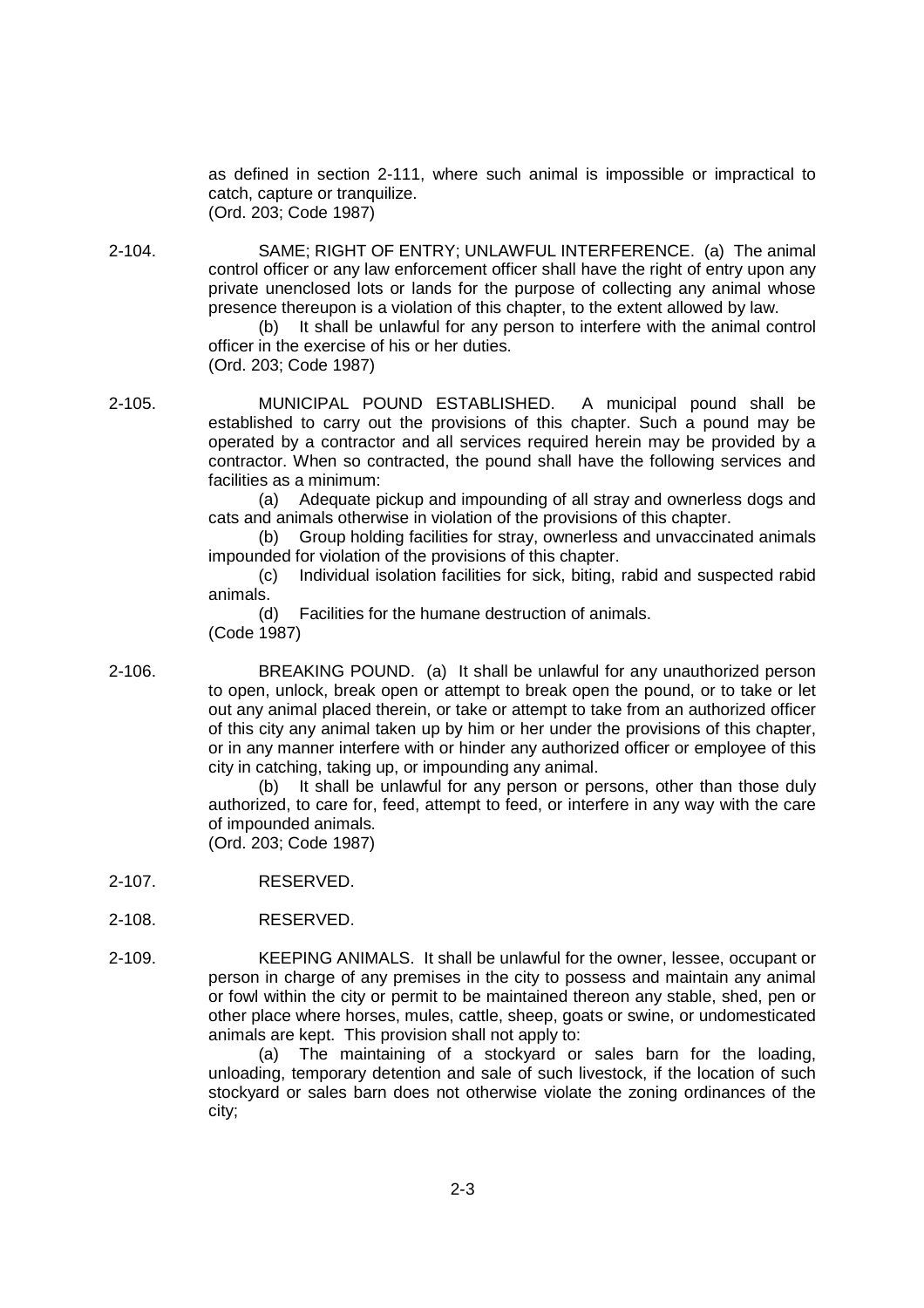(b) The maintaining of dogs which are regulated by Article 2 of this chapter;

(c) The maintaining of non-poisonous and non-vicious animals and fowl which are commonly kept as household pets, such as cats, hamsters, rabbits, parakeets, and comparable animals, when kept as household pets and in a safe and sanitary manner in accordance with section 2-113 of this chapter;

(d) The transporting of animals through the city by ordinary and customary means.

(e) The keeping of chickens, which comply with the following conditions:

(1) Chickens shall be kept out of the front yard;

(2) No mature male chickens (roosters) shall be kept at any time within the city limits;

(3) At all times, the chickens shall be kept in an enclosed area, which prevents the chickens escape;

(4) Chickens coops shall meet all of the requirements for accessory structures as set forth in the zoning regulations;

(5) The chickens shall not cause a nuisance in violation of 8- 205(a)(4);

(6) There shall be no more than 6 chickens on any lot (as "lot" is defined in the City of Ogden Zoning Regulations);

(7) The registration and payment of a fee as set forth in the subsection 2-109(f).

(f) Any person keeping chicken(s) pursuant to subsection 2-109(e) shall annually register with the city clerk his or her name and address. The city clerk shall collect an annual registration fee in the same amount as established for the keeping of dogs and cats, however, the fee for chicken(s) shall be a single fee without regard to the number of chickens. The registration year shall be from January 1st through December 31st of each year. The fee shall be payable before March 1st of each year without penalty. The owner or harborer of any chicken not currently registered with the city may pay an assessment of \$20 plus court costs to the city clerk upon the registration and fee payment for the animal in lieu of appearing in court on the violation.

(Ord. 172, Ord. 710; Code 2017)

2-110. ANIMAL TRAPS. It shall be unlawful for any person to use, place, set out, or deploy any animal trap aboveground, which makes use of a spring gun, spring jaws, clamping devices, cutting or stabbing mechanism or any other devices that will damage or severely injure any animal when caught or trapped by the device or trap; except that nothing herein contained shall prohibit the use of animal traps that are so designed to trap and hold animals without injuring the animals. (Code 1987)

- 2-111. NUISANCE; ANIMAL ACTIVITIES PROHIBITED. It shall be unlawful for the owner of any animal to keep or maintain such animal in the city so as to constitute a nuisance. For the purpose of this section, nuisance is defined as any animal which:
	- (a) Molests or interferes with persons in the public right-of-way;
	- (b) Attacks or injures persons, or other domestic animals;
	- (c) Damages public or private property other than that of its owner or harborer by its activities or with its excrement;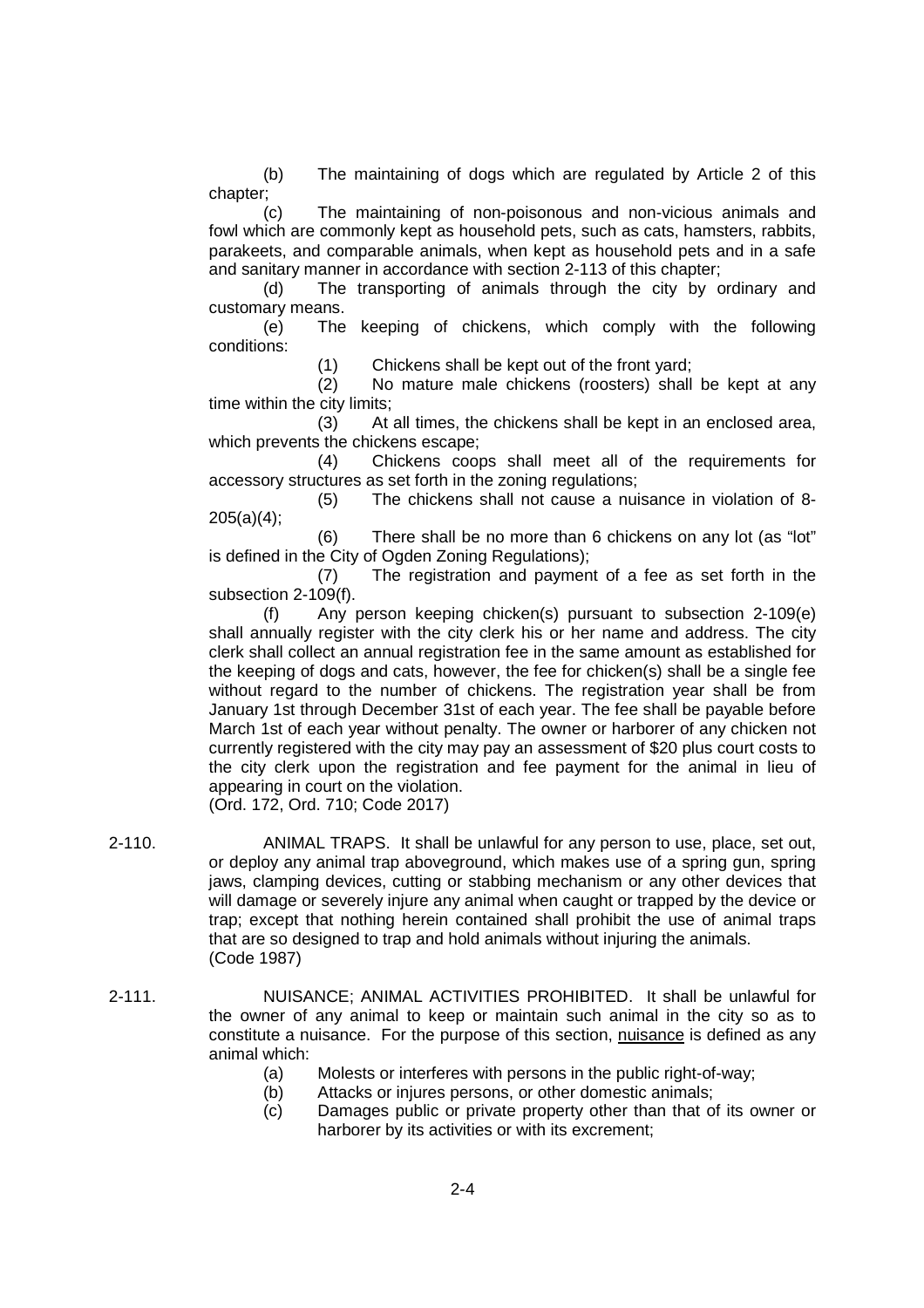- (d) Scatters refuse that is bagged or otherwise contained;
- (e) Causes any condition which threatens or endangers the health or well-being of persons or other animals.

If a summons is issued charging violation of this provision, a subpoena shall also be issued to the complainant to testify to the nuisance under oath. (Ord. 203; Code 1987)

- 2-112. NOISY ANIMALS. The keeping or harboring of any animal which by loud, frequent and habitual barking, howling, yelping, mewing, roaring or screeching shall disturb the peace of any neighborhood is hereby prohibited. It shall be the duty of any person harboring or keeping such loud or noisy animal or animals to abate the condition, and if he or she fails to do so, the city may abate it by taking up, impounding and/or disposing of the animal at the expense of the owner. (Ord. 203; Code 1987)
- 2-113. ANIMAL CONFINES; SHELTERS. (a) It shall be unlawful for any person to keep or maintain any animal in any yard, structure or area that is not clean, dry and sanitary, free from debris and offensive odors that annoy any neighbor, and devoid of rodents and vermin.

(b) Excrement shall be removed at least once each week from any animal shelter, pen or yard area where animals are kept, or more often if necessary to prevent or control odors, fly breeding, or rodent infestation. If excrement is stored on the premises by any animal owner, it shall be stored in adequate containers with fly-tight lids, and all such stored or accumulated wastes shall be disposed of at least once each week.

(c) All animal shelters, pens and yards shall be so located that adequate drainage is obtained, normal drying occurs, and standing water is not present.

(d) All animal shelters and board fences confining animals shall be maintained in good repair, and all animal shelters and board fences confining animals subject to residential and commercial classification shall be protected from deterioration by painting or comparable treatment.

(e) Barbed wire fences and electrically charged fences shall not be permitted for animal confines except on properties for which an agricultural classification permit is held or where the barbed wire fence or electrically charged fence is protected by an exterior fence.

All premises on which animals are kept shall be subject to inspection by the animal control officer, duly authorized law enforcement officer, or public health official. If the officer or official determines from such inspection that the premises are not being maintained in a clean and sanitary manner, he or she shall notify the owner of the animals in writing to correct the sanitation deficiencies within 24 hours after notice is served on the owner. Any animal kept under any condition which could endanger the public or animal health or create a health nuisance may be impounded. Animals shall be released after fees are paid and cause for impoundment has been corrected. (Code 1987)

2-114. DEATH OF ANIMALS. All dead animals shall be disposed of by the owner or keepers within 24 hours of the animal's death, by burial, incineration in a facility approved by the animal control officer, by rendering or by other lawful means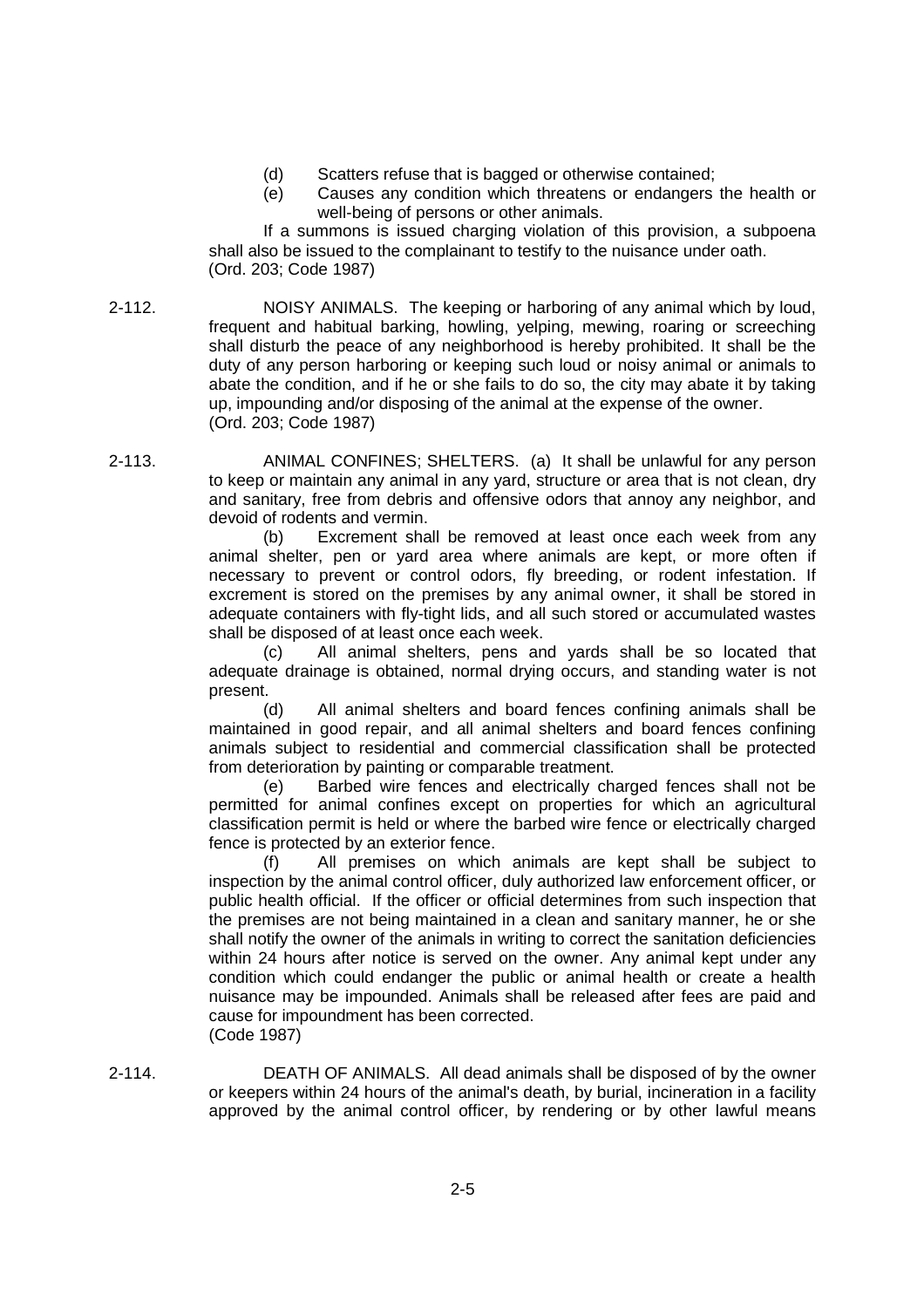approved by the animal control officer. No dead animal shall be dumped on any public or private property. (Code 1987)

2-115. VICIOUS ANIMALS. (a) Prohibited: It shall be unlawful for any person to keep, possess or harbor a vicious animal within the city, except as otherwise set forth in this section. Impoundment of animals whose owners have been cited for violation of this section shall be at the discretion of the animal control officer. If the animal presents a clear and present danger to the public health or safety, it shall be the duty of the animal control officer or his or her agent to impound such animal.

> (b) Defined: For purposes of this chapter a vicious animal shall include:

> (1) Any animal with a known propensity, tendency or disposition to attack unprovoked, to cause injury or to otherwise endanger the safety of human beings or domestic animals; or

> (2) Any animal which attacks a human being or domestic animal without provocation;

> (3) Any animal owned or harbored primarily or in part for the purpose of fighting or any animal trained for fighting;

> (4) Any animal which is urged by its owner or harborer to attack, or whose owner or harborer threatens to provoke such animal to attack, any law enforcement officer while such officer is engaged in the performance of official duty.

> > (5) Any pit bull dog: "Pit bull dog" is defined to mean:

- (A) The bull terrier breed of dog;
- (B) Staffordshire bull terrier breed of dog;
- (C) The American pit bull terrier breed of dog;
- (D) The American Staffordshire terrier breed of dog;

(E) Dogs of mixed breed or of other breeds than above

listed which breed or mixed breed is known as pit bulls, pit bull dogs or pit bull terriers;

(F) Any dog which has the appearance and characteristics of being predominantly of the breeds of bull terrier, Staffordshire bull terrier, American pit bull terrier, American Staffordshire terrier; any other breed commonly known as pit bulls, pit bull dogs or pit bull terriers; or a combination of any of these breeds.

(c) Complaint: Whenever a sworn complaint is filed in the municipal court against the owner of an animal alleging that such animal is vicious and in violation of this section, the municipal judge shall hold a hearing to determine whether or not the animal is vicious within the meaning of this section and thereby in violation of this section. The owner of the animal shall be notified in writing of the time and place of the hearing at least one week prior to the hearing. In making a determination, the municipal judge shall consider the following:

(1) The seriousness of the attack or bite;

(2) Past history of attacks or bites;

(3) Likelihood of attacks or bites in the future;

(4) The condition and circumstances under which the animal is kept or confined;

(5) Other factors which may reasonably relate to the determination of whether or not the animal is vicious.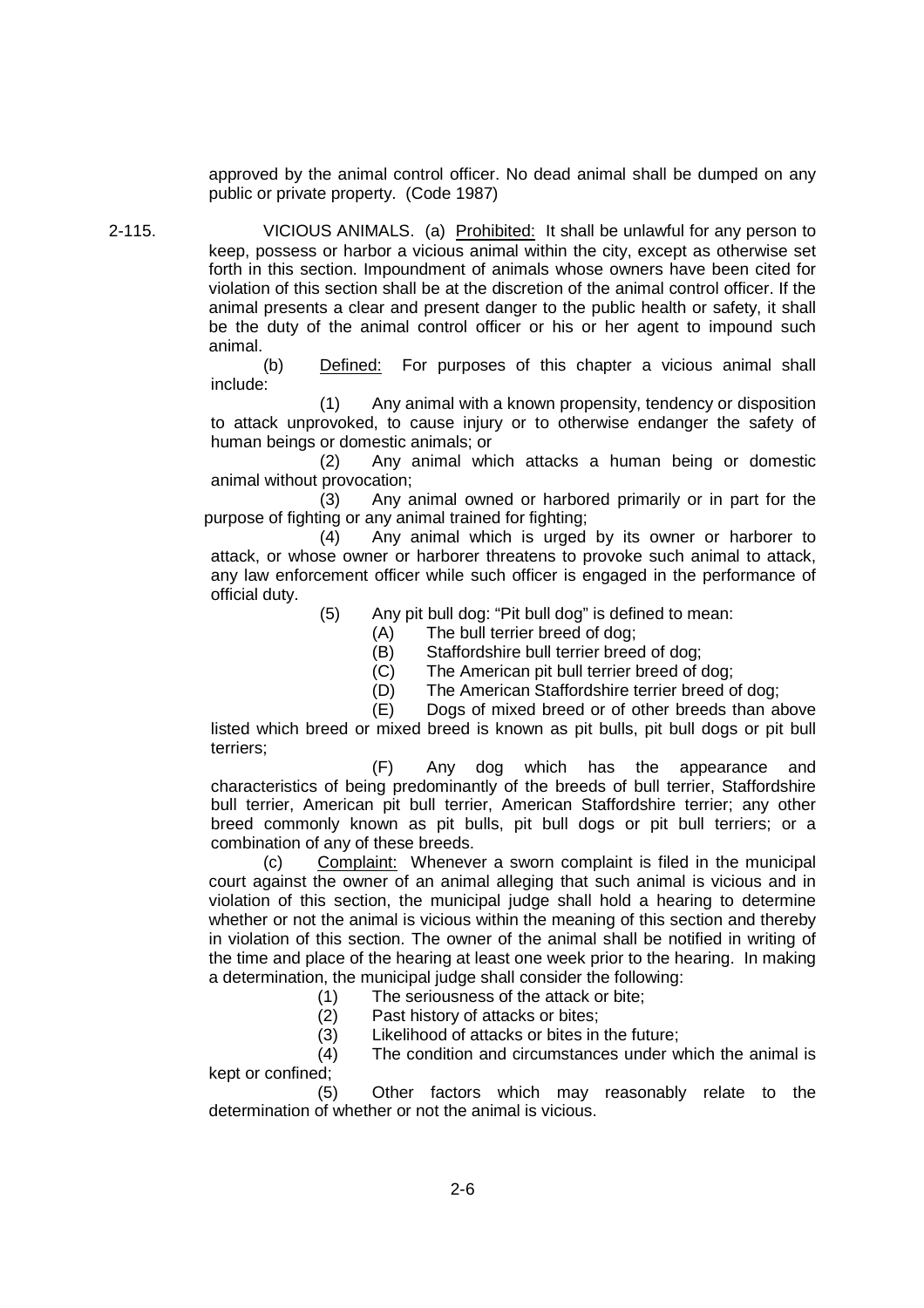The municipal judge shall order the impoundment, the muzzling in accordance with subsection (d) and/or the confinement of the animal accused of being in violation of this section in a manner and location that will insure that it is no threat to persons or other animals pending the outcome of the hearing. If such impoundment, muzzling or otherwise safe confinement is not possible or if prior court orders to restrain such animal have gone unheeded, the municipal judge may order the animal immediately destroyed.

(d) Vicious Dogs to be Muzzled: It shall be the duty of every owner, keeper or harborer of any dog in the city, which dog is vicious or has been known to bite, chase, or run after any person or animal in the streets, alleys, or any public place in the city, to keep the same muzzled with a good and sufficient wire or leather muzzle, securely fastened so as to wholly prevent such dog from biting any animal or person until such time as a determination has been made by the court as to whether the dog is vicious or not. Any person owning, keeping or harboring any dog within the city limits contrary to this section shall be guilty of a violation of this code.

(e) Immediate Destruction: Nothing in this chapter shall be construed to prevent the animal control officer or any law enforcement officer from taking whatever action is reasonably necessary to protect himself or herself or members of the public from injury or danger, including immediate destruction of any vicious animal without notice to the owner.

(f) Release of: If a complaint has been filed in the municipal court against the owner of an impounded animal for a charge under this section, the animal shall not be released except on the order of the municipal judge, who may also direct the owner to pay all impounding fees in addition to any penalties for violation of this chapter. The municipal judge may, upon making a finding that an animal is vicious or that it represents a clear and present danger to the citizens or to other animals in the community, order the animal to be destroyed in a humane manner by the animal shelter. Surrender of an animal by the owner thereof to the animal control officer does not relieve or render the owner immune from the decision of the court, nor to the fees and fines which may result from a violation of this section.

(g) Exceptions.

(1) Definitions.

(A) *Assistance Dog* means any guide dog, hearing assistance dog or service dog.

(B) *Guide dog* means a dog which has been specially selected, trained and tested for the purpose of guiding a person who is legally blind

(C) *Hearing assistance dog* means a dog which is specially selected, trained and tested to alert or warn individuals who are deaf or hard of hearing to specific sounds.

(D) *Service dog* means a dog which has been specially selected, trained and tested to perform a variety of tasks for person with disabilities. These tasks include, but are not limited to: Pulling wheelchairs, lending balance support, picking up dropped objects or providing assistance in, or to avoid, a medical crises, or to otherwise mitigate the effects of a disability. The presence of a dog for comfort, protection or personal defense does not qualify a dog as being trained to mitigate an individual's disability and therefor does not qualify the dog as a service dog covered under the provisions of this section.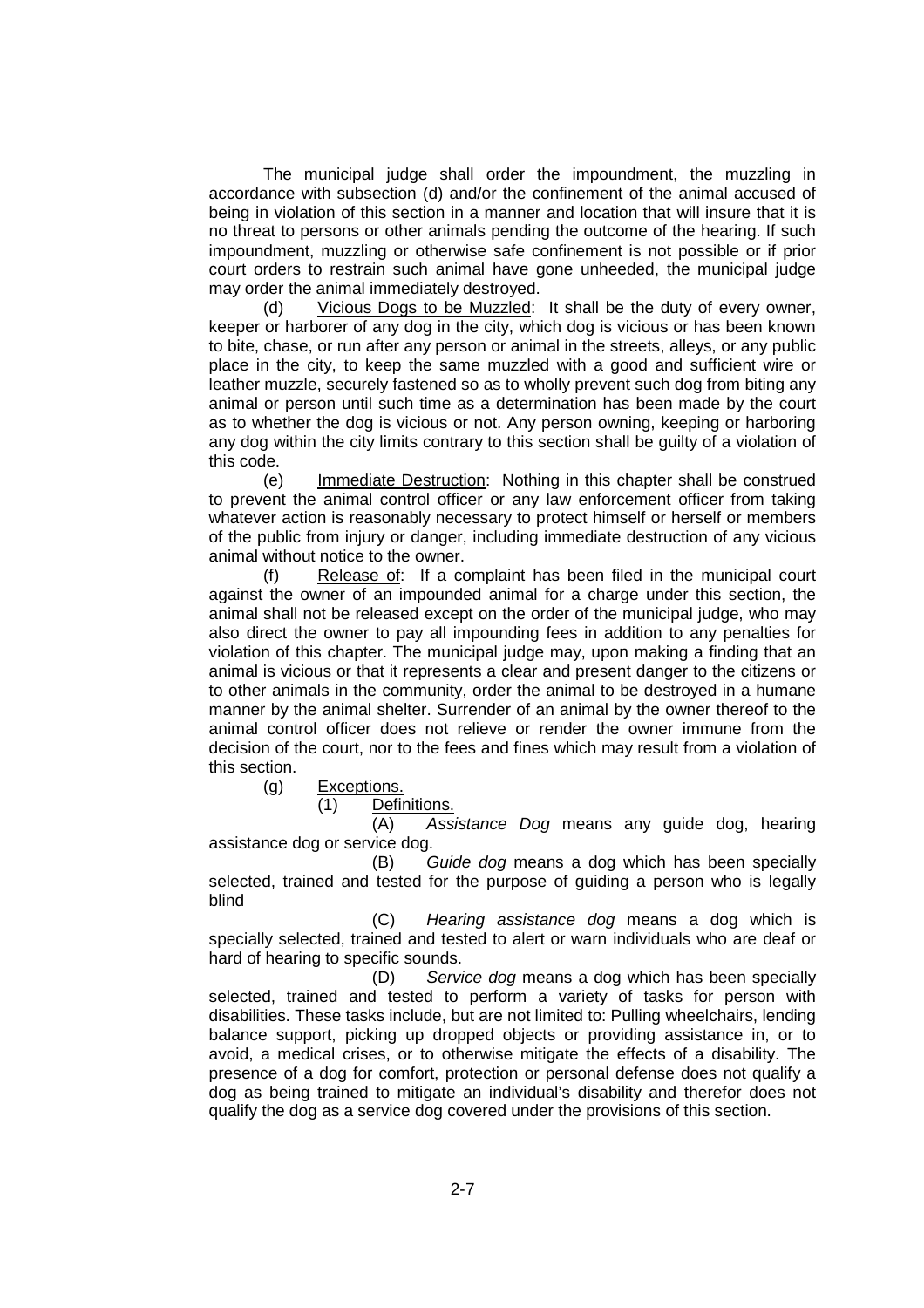(2) Guide Dog. Every legally blind person shall have the right to be accompanied by a guide dog, specially selected, trained and tested for the purpose, in or upon any of the places listed in K.S.A. 39-1101, and amendments thereto, in the acquisition and use of rental, residential housing and in the purchase and use of residential housing without being required to pay an extra charge for the guide dog, except that such person shall be liable for any damage done to the premises or facilities by such dog.

(3) Hearing Assistance Dog. Every hearing impaired person has the right to be accompanied by a hearing assistance dog, specially selected, trained and tested for the purpose of hearing assistance, in or upon any of the places listed in K.S.A. 39-1101, and amendments thereto, in the acquisition and use of rental, residential housing and in the purchase and use of residential housing without being required to pay an extra charge for the hearing assistance dog. The hearing impaired person shall be liable for any damage done to the premises or facilities by such dog.

(4) Service Dog. Every person with a disability shall have the right to be accompanied by a service dog of any breed, specially selected, trained and tested for the purpose which shall include, but not be limited to, pulling a wheelchair, opening doors and picking up objects, in or upon any of the places listed in K.S.A. 39-1101, and amendments thereto, in the acquisition and use of rental, residential housing and in the purchase and use of residential housing without being required to pay an extra charge for the service dog. Such person shall be liable for any damage done to the premises by such dog.

(5) Application. Any dog that falls under this section 2-115(g) shall not be subject to the violations and penalties of 2-115 generally.

(6) Removal of an Assistance Dog. A public entity may ask an individual with a disability to remove an assistance dog from the premises if

(A) The dog is out of control and the animal's handler does not take effective action to control it; or

(B) The dog is not housebroken.

(7) Assistance Dog Properly Excluded. If a public entity properly excludes an assistance dog under sub-paragraph (6), it shall give the individual with a disability the opportunity to participate in the service, program, or activity without having the assistance dog on the premises.

(8) Assistance Dog Under Handler's Control. An assistance dog shall be under the control of its handler. An assistance dog shall have a harness, leash, or other tether, unless either the handler is unable because of a disability to use a harness, leash, or other tether, or the use of a harness, leash, or other tether would interfere with the assistance dog's safe, effective performance of work or tasks, in which case the assistance dog must be otherwise under the handler's control. (e.g., voice control, signals, or other effective means).

(9) Care or Supervision. A public entity is not responsible for the care or supervision of an assistance dog.

(10) Inquiries. A public entity shall not ask about the nature or extent of a person's disability, but may make two inquiries to determine whether a dog under this section qualifies as an assistance dog. A public entity may ask if the dog is required because of a disability and what work or task the dog has been trained to perform. A public entity shall not require documentation, such as proof that the dog has been certified, trained, or licensed as a service animal. Generally, a public entity may not make these inquires about an assistance dog when it is readily apparent that the dog is trained to do work or perform tasks for an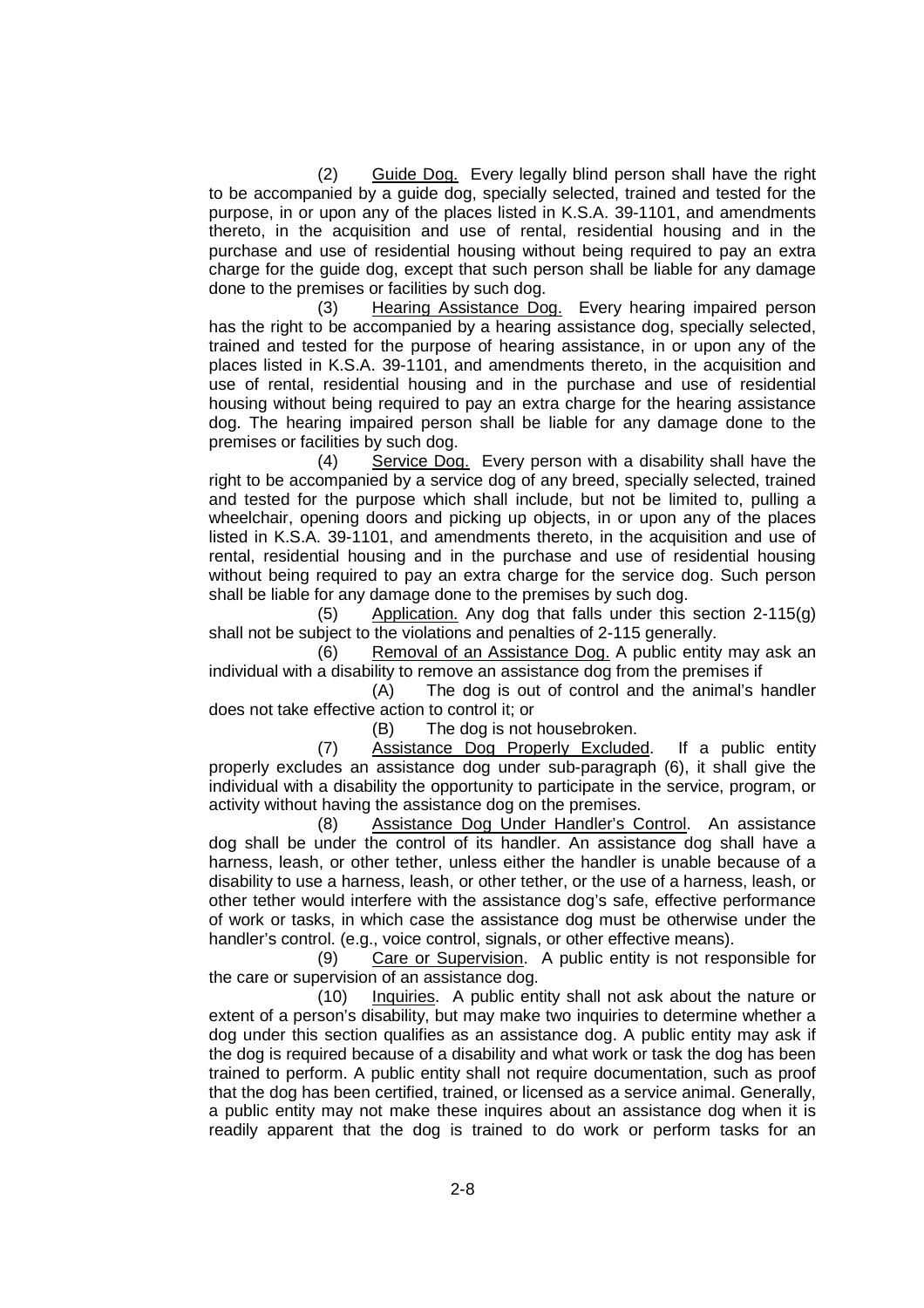individual with a disability (e.g., the dog is observed guiding an individual which is blind or has low vision, pulling a person's wheelchair, or providing assistance with stability or balance to an individual with an observable mobility disability.

(h) Violations and Penalties. Any person violating or permitting the violation of any provision of this section or section 2-115(b)(5), shall upon conviction in municipal court be fined the sum of not less than \$200 and not more than \$1,000. In addition to the fine imposed, the court may sentence the defendant to imprisonment in the county jail for a period not to exceed 30 days. In addition, the court shall order the revocation of the registration of the subject animal and the animal removed from the city. Should the defendant refuse to remove the animal from the city, the municipal court judge shall find the defendant owner in contempt and order the immediate confiscation and impoundment of the animal. Each day that a violation of this section or section 2-115(b)(5) continues shall be deemed a separate offense. In addition to the foregoing penalties, any person who violates this section or section 2-115(b)(5) shall pay all expenses, including shelter, food, handling, veterinary care, and testimony necessitated by the enforcement of these sections.

(Ord. 698; Code 2017)

- 2-116. RUNNING AT LARGE. It shall be unlawful for any person to willfully allow any animal or fowl under his or her control to be or to run at large within the city. Any animal or fowl found at large shall be impounded as provided in section 2-117 or 2-207 (dogs). (Ord. 203; Code 1987)
- 2-117. IMPOUNDMENT; FEE; NOTICE; RECORD. (a) The animal control officer or law enforcement officer shall impound any animal or fowl found at large in the city or constituting a nuisance or otherwise in violation of this chapter in a suitable pound or enclosure provided or contracted for by the city. The impounding officer shall make diligent inquiry as to the owner of the animal and shall notify the owner thereof of such impoundment as soon as reasonably possible.

(b) The city shall be entitled to receive from such owner an impoundment fee of \$20 plus the actual cost of feeding and maintaining the animal while impounded.

(c) In case the identity of the owner of the impounded animal or fowl cannot be ascertained, the animal control officer or police officer shall, upon taking any such animal into custody and impounding the same, make a record thereof, with a description of the animal and the date and place taken into custody and the place of impounding, and shall thereupon immediately post a public notice stating that the animal, describing the same with the date and place of taking, has been taken up, and that unless the charges of impounding the same, together with any license fees due and unpaid, are paid within three business days from the date of the notice, that the animal will be disposed of as provided in this code. (Ord. 203, 284; Code 2017)

2-118. REDEMPTION OF IMPOUNDED ANIMALS. At any time before the sale or destruction of any animal impounded under the provisions of this article, except for animals impounded under sections 2-115 (vicious) and 2-119 (rabid), the owner thereof may redeem the animal by paying the animal control officer or any person in charge, the impounding fee and all costs incurred as a result of such impoundment. (Code 1987)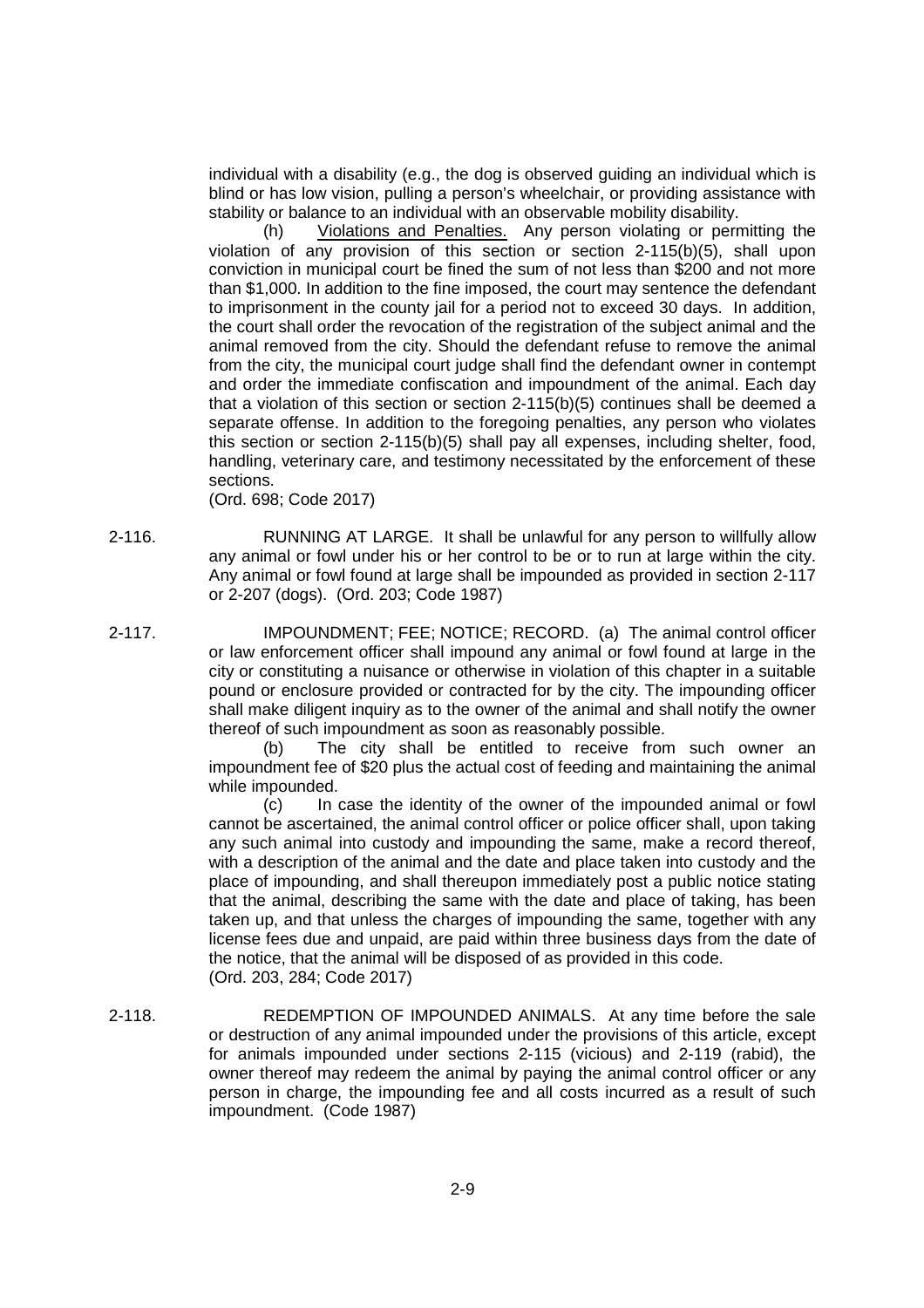2-119. IMPOUNDMENT OF RABIES SUSPECTS. (a) Any law enforcement officer or local health officer may take up, upon private or public property, any animal which has bitten or scratched a person or other animal and impound the animal in the city pound, securely penned and separated from other animals, or in a veterinary hospital or animal care facility for a period of not more than 30 days during which time the local health officer shall determine whether or not such animal is suffering from a disease and, if not, the local health officer shall authorize the release of the animal upon payment by the owner of the boarding fee therefore. The health officer may authorize the keeping of any such animal on the owner's premises if the owner produces a rabies vaccination certificate showing that the animal has valid rabies vaccination protection. Impoundment costs shall be borne by the owner. If in the opinion of the local health officer symptoms develop justifying a microscopic examination, then the animal shall be killed and examination made by the state board of health.

> (b) In lieu of the provisions of subsection (a), the owner of any such animal may, at his or her own expense, take such animal to any duly qualified and licensed veterinarian in the city for observation. Such veterinarian shall report his or her findings in writing to the local health officer. If in the opinion of such veterinarian a microscopic examination is justified, then the animal shall be turned over to the animal control officer or any law enforcement officer to be killed and examination made by the state board of health.

> (c) Any animal desired for observation by the local health officer under this section shall be delivered to the animal control officer or any law enforcement officer upon demand and shall not be withheld, hidden or harbored. Any person violating this provision shall be guilty of a violation of this code. Upon refusal of any person to so deliver such animal, the municipal judge shall cause a warrant to be issued for the arrest of such person, which warrant shall also provide for the surrender of the animal and shall be lawful authority for the apprehending and forcible taking of such animal.

(Ord. 203; Code 1987)

2-120. ANIMALS BITTEN BY RABID ANIMALS. Whenever a dog, cat or other animal is bitten by a rabid animal or an animal later proved to have been rabid, it shall be the duty of the owner of the animal that is bitten, to report that fact to the local health officer and/or the police department. It shall also be the duty of the owner of the bitten animal to either destroy or have his or her bitten animal destroyed unless:

> (a) The animal which was bitten had been vaccinated against rabies at least three weeks before being bitten and has a current vaccination; and

> (b) If the bitten animal has a current vaccination, it shall be confined for 90 days; and

> (c) The bitten animal shall be released from confinement only upon written order from the local health officer, who declares the animal to be free of rabies; and

> (d) If the animal is found to have contracted rabies during confinement, it shall be properly disposed of.

(Ord. 203; Code 1987)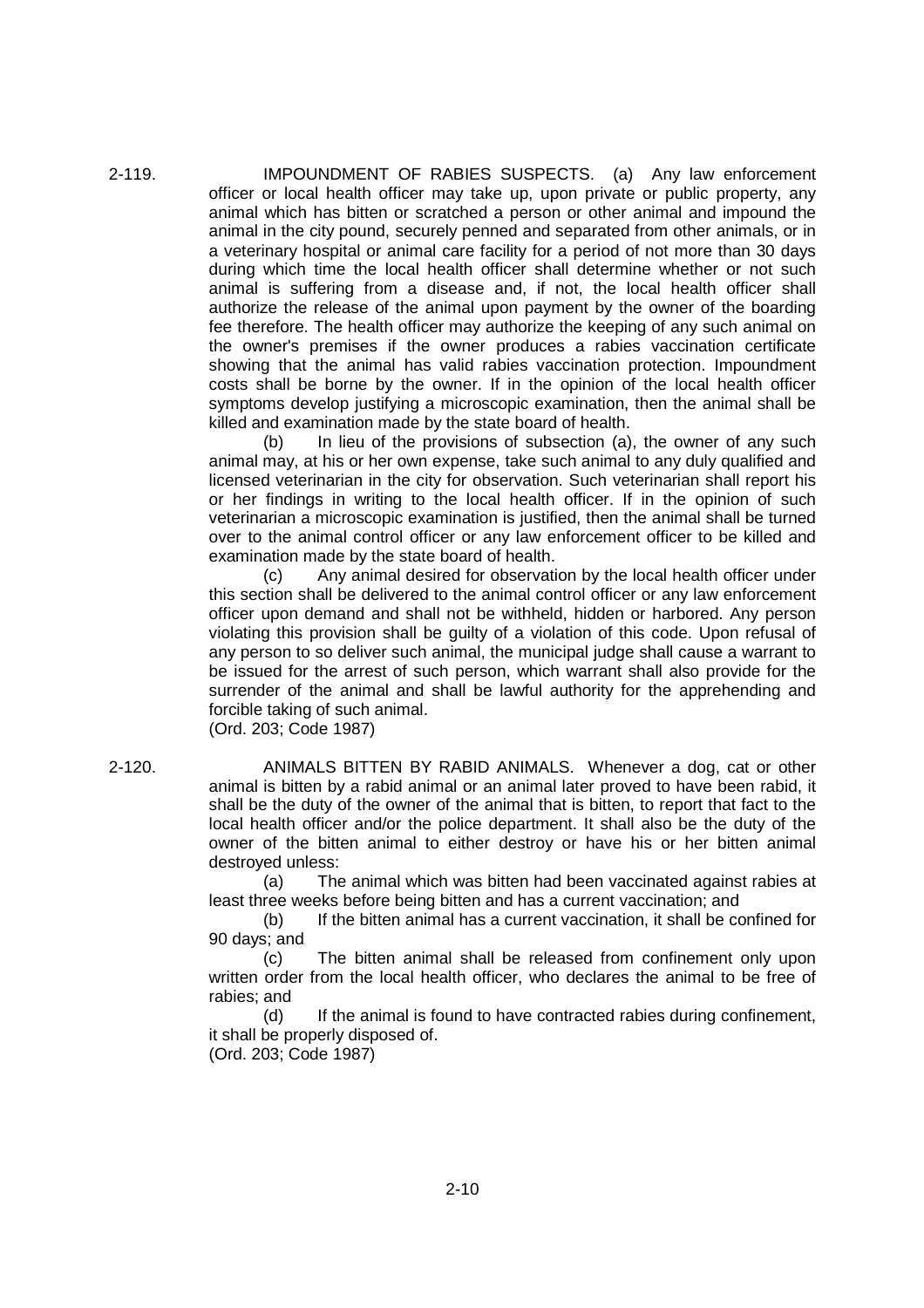- 2-121. VEHICULAR ACCIDENTS INVOLVING ANIMALS. Any person who as the operator of a motor vehicle strikes any animal shall stop at once and shall immediately report such injury or death to the owner of such animal, or in the event that the owner cannot be ascertained, and located, the operator shall at once report the accident to the animal control officer or any law enforcement officer. (Code 1987)
- 2-122. EMERGENCY; PROCLAMATION. The mayor is hereby authorized whenever in his or her opinion the danger to the public safety from rabid animals is made imminent to issue a proclamation ordering all persons owning any animal in the city to confine the animal in a good and sufficient enclosure from which the animal cannot escape, or fasten such animal by means of a chain on the premises where the owner may reside, for such time as may be specified in such proclamation. Any animal not confined during such time may be disposed of wherever found by any police officer, or the animal control officer of the city. The owner of such animal shall be prosecuted for such violation thereof. (Ord. 203; Code 1987)
- 2-123. NUMBER OF ANIMALS ALLOWED. (a) No person or household shall own and/or harbor more than three dogs of six months of age or older and/or more than one litter of pups per animal, or more than three cats of more than six months of age and/or more than one litter of kittens per animal.

(b) Notwithstanding the allowable limits as stated in subsection (a) above, no person or household shall own and/or harbor more than a total of five dogs and cats more than six months of age in either combination, or engage in the commercial business of breeding, buying, selling, trading, training, or boarding cats or dogs or both cats or dogs. (Ord. 457; Code 1999)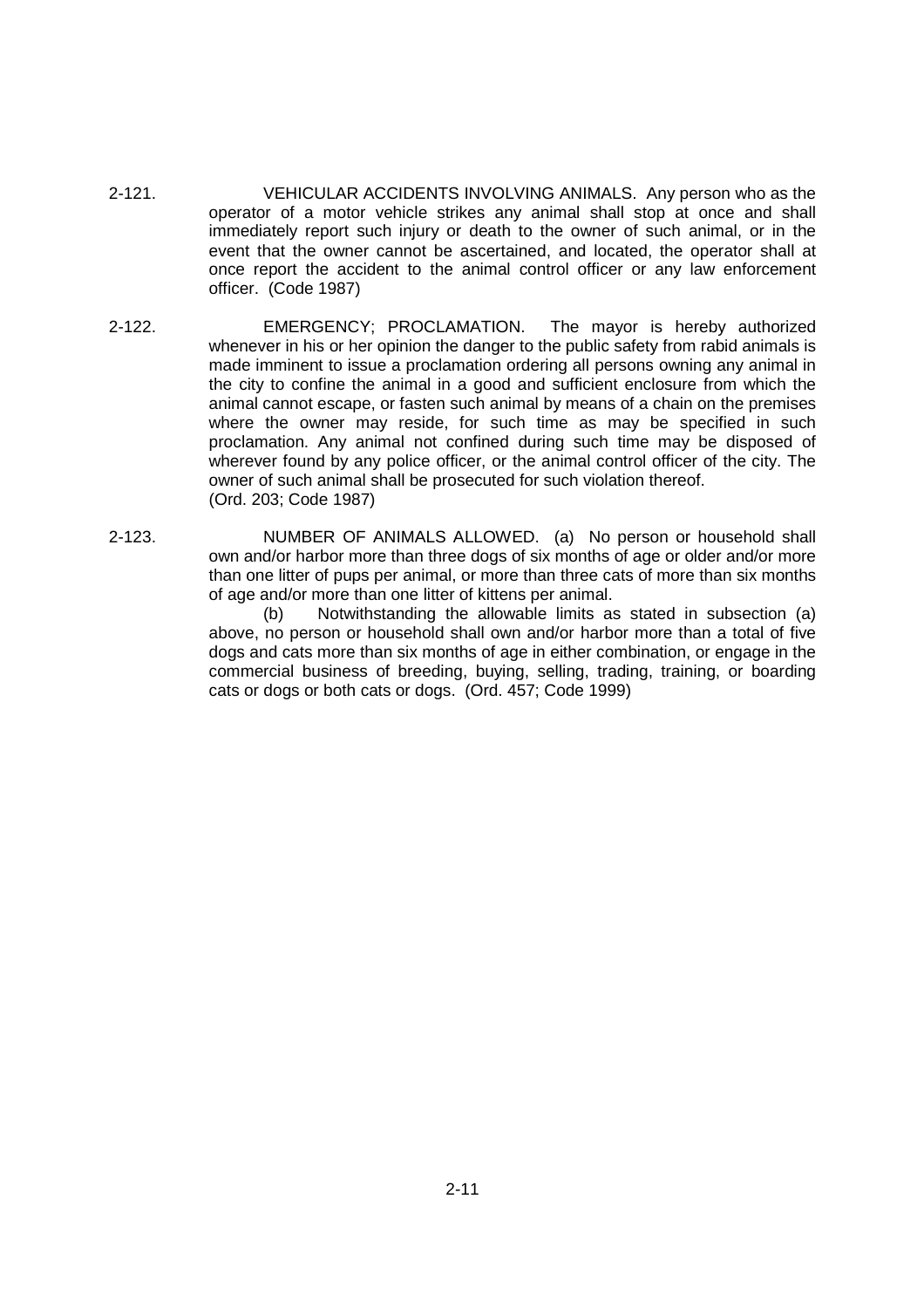## **ARTICLE 2. DOGS AND CATS**

2-201. REGISTRATION AND VACCINATION REQUIRED; FEE. (a) Every owner of any dog or cat over six months of age shall annually register with the city clerk his or her name and address with the name, sex and description of each dog or cat owned and kept within the city. It shall be unlawful for the owner of any newly acquired dog or cat or any dog or cat brought into the city to fail to register such animal within 30 days from acquisition or bringing the dog into the city. It shall be unlawful for the owner of any previously registered dog to fail to maintain current registration of such animal.

> (b) Upon registration, the owner shall present a current, completed certificate of immunization against rabies. No registration shall follow without evidence of this document, and it shall be unlawful for the owner of any animal over six months of age to fail to maintain effective rabies immunization of such animal.

> (c) The owner or harborer of any animal shall, at the time of registering such animal, present to the city clerk a certificate from an accredited veterinarian showing that a male animal has been neutered or a female animal has been spayed, if the animal has been neutered or spayed.

> (d) The city clerk shall collect an annual registration fee for each dog or cat. The annual registration fee shall be established through written resolution of the governing body.

> (e) The registration year shall be from January 1st through December 31st of each year. The fee shall be payable before March 1st of each year without penalty.

> The owner or harborer of any animal not currently registered with the city may pay an assessment of \$20 plus court costs to the city clerk upon the registration and fee payment for the animal in lieu of appearing in court on the violation.

(Ord. 470; Code 1999)

2-202. DOG AND CAT TAGS. It shall be the duty of the city clerk or designated agent, upon a showing of current rabies immunization and receipt of the registration fee hereinbefore required, to keep a record of the registration of dogs or cats, the time of the registration, the name of the owner or keeper, the number of the registration and the amount paid therefor, and shall deliver to the owner or keeper of the dog or cat a certificate in writing, stating that the person has registered the dog or cat and the number by which the dog or cat is registered, and shall also deliver to the owner or keeper of the dog or cat a tag with the registration number and the registration year thereon, which shall be, by the owner or keeper, attached to the collar to be used on the dog or cat so registered. When any tag has become lost during a registration period, the owner of the dog or cat may request a duplicate tag for the remainder of the registration period. When so requested, the city clerk shall, upon presentation of the registration certificate, issue a duplicate of such tag upon the payment of \$.50 fee. It shall be unlawful for any person to take off or remove the city registration tag from any dog or cat belonging to another, or remove the strap or collar on which the same is fastened. (Ord. 203; Code 2017)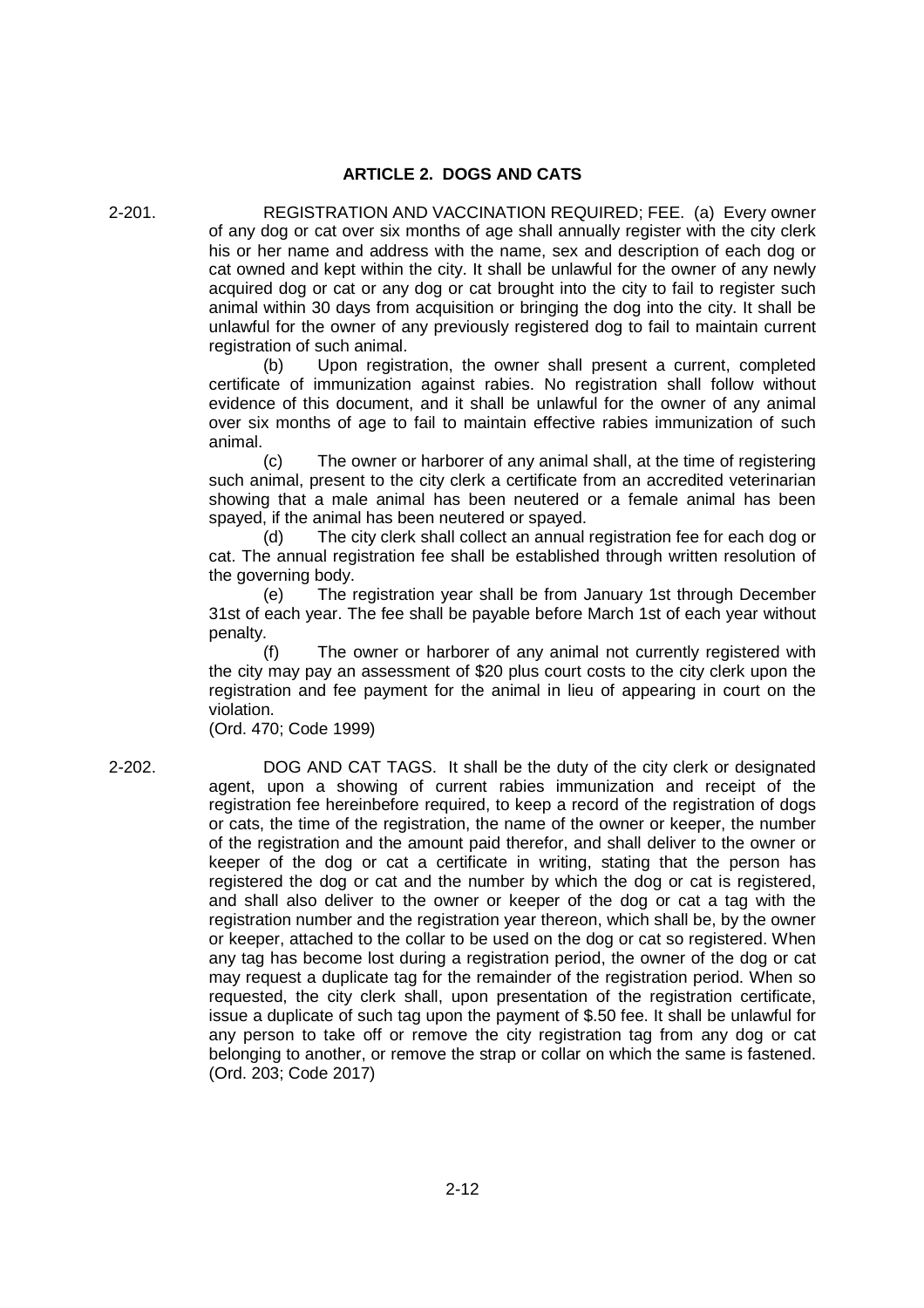- 2-203. SAME; COUNTERFEIT TAG. It shall be unlawful for any person to place on any dog or cat a tag issued for any other dog or cat or to make or use any false, forged or counterfeited tag or imitation thereof. (Code 1987)
- 2-204. EVIDENCE OF VACCINATION. It shall be unlawful for the owner of any dog or cat kept within the city to fail to display a current certificate of immunization against rabies issued by an accredited veterinarian evidencing the vaccination of such dog or cat within two years, when requested by the animal control officer or any law enforcement officer. (Code 1987)
- 2-205. VISITING DOGS AND CATS. The provisions of this article with respect to registration shall not apply to any dog or cat owned by any person visiting or temporarily remaining within the city for less than 30 days. However, such dogs or cats shall be kept under restraint by the owner thereof at all times. (Code 1987)
- 2-206. RUNNING AT LARGE; FINE. (a) It shall be unlawful for the owner or harborer of any dog or cat to permit such dog or cat to run at large within the city at any time;

(b) Any dog or cat running at large within the city shall be impounded as set out in section 2-207;

(c) The owner of any dog or cat impounded for running at large without the tag required by section 2-202 shall, for the first offense, pay a fine of \$20 plus the board bill; for the second offense a fine of \$25 plus the board bill; for a third and subsequent offenses a fine of \$50, plus the board bill. (Ord. 203; Code 1987)

2-207. IMPOUNDMENT; RECORD; NOTICE; REDEMPTION; MINIMUM FEE.

(a) Any dog or cat found in violation of the provisions of this article shall be subject to impoundment by the city.

(b) A record of all dogs or cats impounded shall be kept by the city containing the following information: color, sex, weight, height, identifying marks, registration number (if any) and the date of impoundment.

(c) No dog or cat impounded under this section shall be disposed of until after expiration of a minimum of three full business days of custody during which the public has clear access to inspect and recover the dog or cat through time periods ordinarily accepted as usual business hours. During such time of custody, the city shall attempt to notify the owner or custodian of any dog or cat impounded by such facility if the owner or custodian is known or reasonably ascertainable. Such dog or cat may at any time be released to the legal owner, moved to a veterinary hospital for treatment or observation, released in any manner, if such dog or cat was a gift to the animal shelter, or euthanized by a licensed veterinarian if it appears to the veterinarian that the dog or cat is diseased or disabled beyond recovery. If within three full business days the owner does not appear to claim the dog or cat, then the dog or cat may be sold, euthanized or otherwise disposed of.

(d) If at any time before the sale or destruction of any animal impounded under the provisions of this article, the owner of an impounded animal does appear and redeem the animal, it shall be turned over to the person claiming it upon payment of any impoundment fees or penalties plus the actual costs of impoundment, and shall not apply to any animal alleged as being vicious under section 2-115 or suspected of rabies under section 2-119 of this code.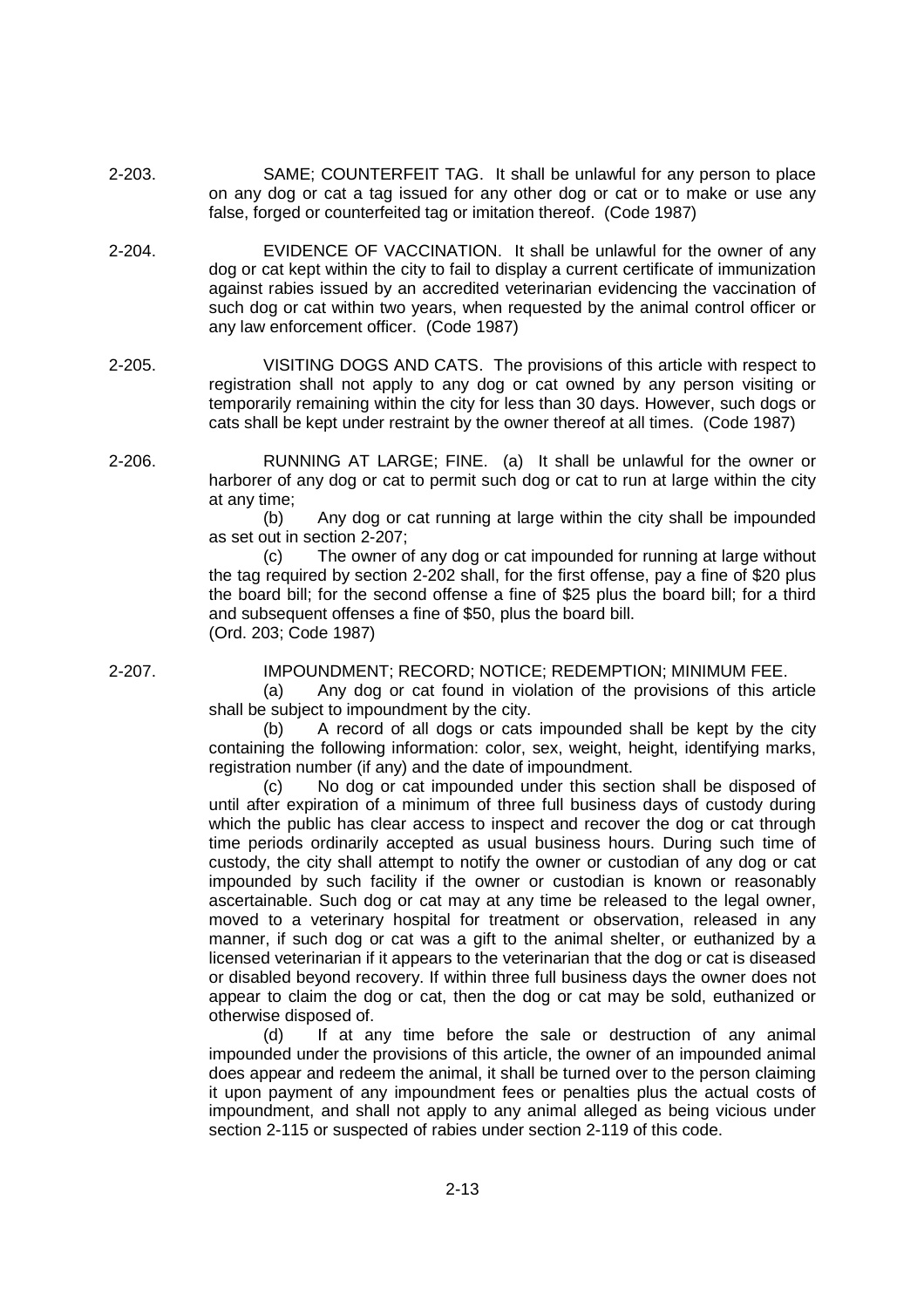(e) The minimum impoundment fee shall be \$17.50.

(f) Any dog or cat impounded may not be released without a current rabies vaccination.

(g) Impoundment hereunder shall not preclude any court from imposing and executing any fine which might otherwise be levied under this article for violation of any of the provisions thereof; nor shall impoundment be a defense in any prosecution commenced hereunder.

(h) The redemption of any animal impounded for a violation of any provision of this chapter shall be prima facie evidence of the violation of such provision by the person redeeming the animal. (Ord. 203, 284; Code 2017)

2-208. DISPOSITION OF UNCLAIMED DOGS AND CATS. (a) If any dog or cat is not redeemed by its owner or harborer within the time allowed for redemption as specified in section 2-207 thereof, the animal control officer, any authorized law enforcement officer, any authorized veterinarian or any duly authorized pound personnel may destroy such dog or cat or sell the same for the costs of impoundment and keeping, plus any registration fee due for the current year.

> (b) No dog or cat may be transferred to the permanent custody of a prospective owner unless:

> (1) Such dog or cat has been surgically spayed or neutered before the physical transfer of the dog or cat occurs; or

> (2) The prospective owner signs an agreement to have the dog or cat spayed or neutered and deposits with the city not less than the lowest nor more than the highest cost of spaying or neutering in the community as determined by the city. Any funds deposited pursuant to such an agreement shall be refunded to such person upon presentation of a written statement signed by a licensed veterinarian that the dog or cat has been spayed or neutered. If such person does not reclaim the deposit within six months after receiving custody of the dog or cat, the city shall keep the deposit and may reclaim the unspayed or unneutered dog or cat.

> (c) Nothing in this section shall be construed to require sterilization of a dog or cat which is being held by the city and which may be claimed by its rightful owner within the holding period established in section 2-207. (Ord. 284; Code 2017)

2-209. CONFINEMENT OF DOGS OR CATS IN HEAT. Any unspayed female dog or cat in the stage of estrus (heat) shall be confined during such period of time in a house, building or secure enclosure, and the area of enclosure shall be so constructed that no other dog or cat may gain voluntary access to the confined animal except for purposes of planned breeding. Any animal that is in the state of estrus (heat) and that is not properly confined, or any such animal that is creating a neighborhood nuisances, shall be removed to a boarding kennel, to a veterinary hospital or to the animal shelter. All expenses incurred as a result of the confinement shall be paid by the owner. The owner of animals removed to the animal shelter shall be charged at the rate established from time to time by the animal shelter for routine confinement. (Ord. 203; Code 1987)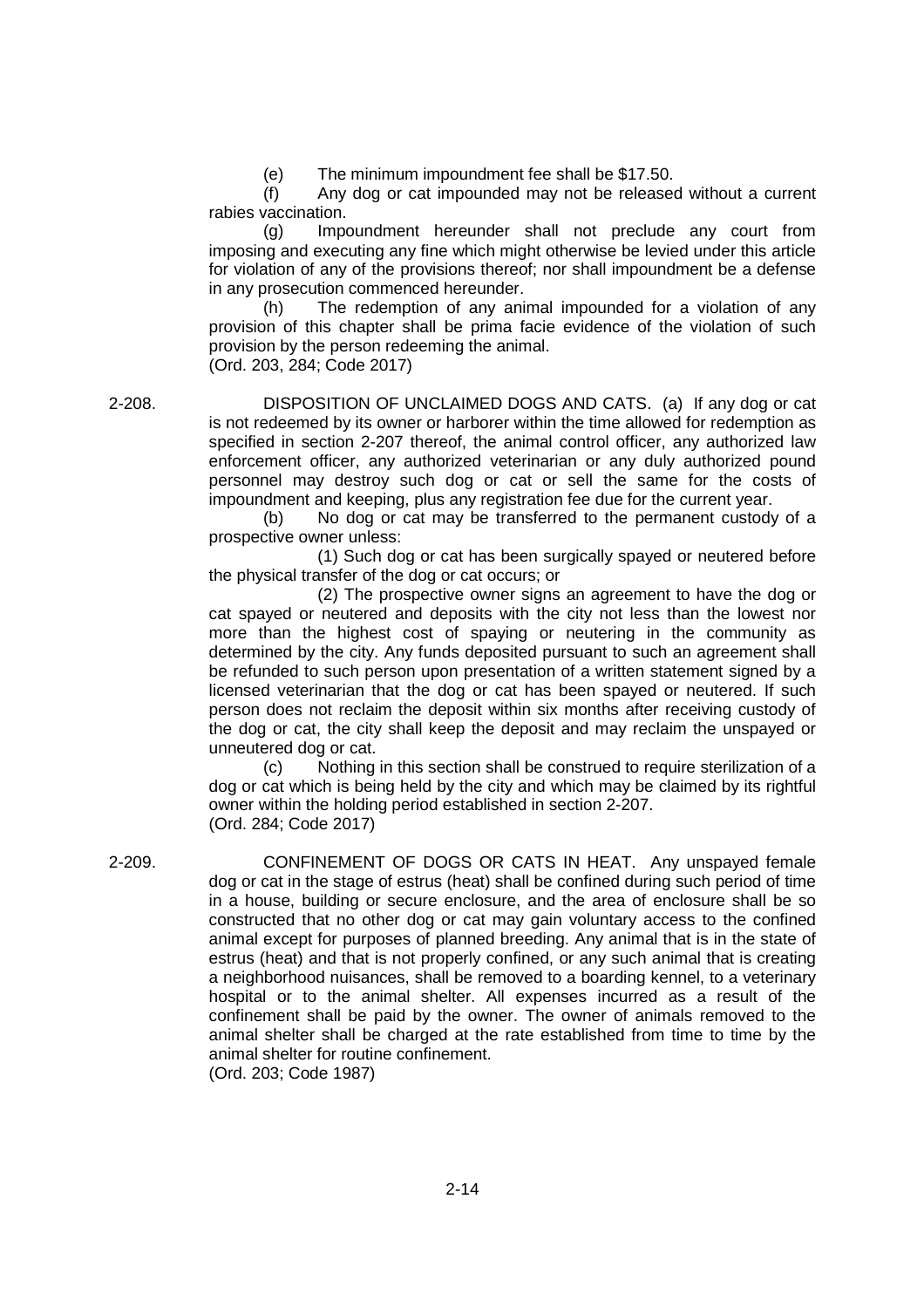2-210. MUZZLING. Whenever the mayor shall deem it necessary for the protection and welfare of the inhabitants of the city, he or she shall issue an order requiring all dogs kept within the city to be effectively muzzled for such length of time as may be specified in the order, to prevent them from biting or injuring persons or animals. Such order shall be published in the official newspaper of the city for such period of time as the mayor may deem necessary. (Ord. 203; Code 1987)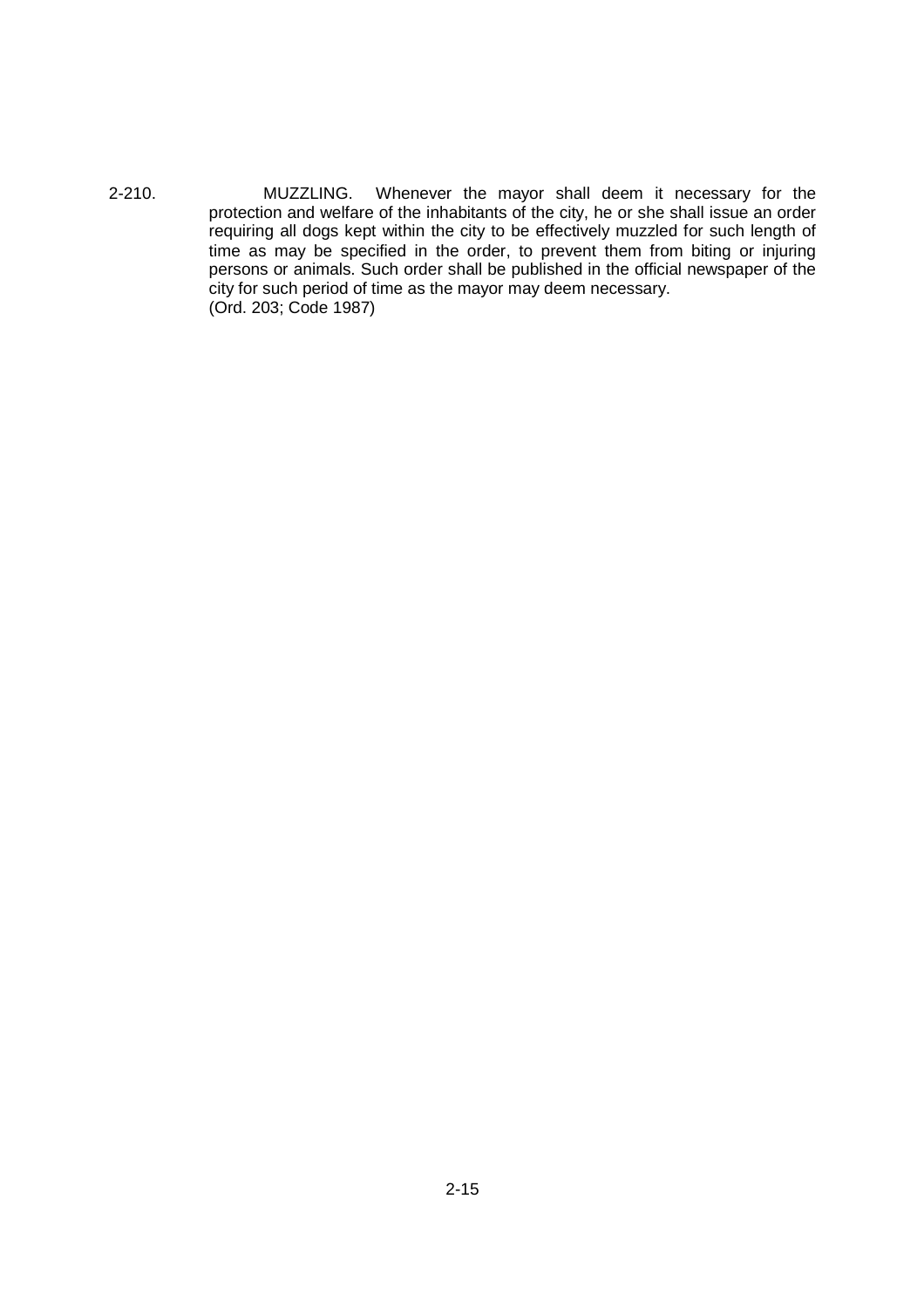## **ARTICLE 3. OTHER ANIMALS**

2-301. EXOTIC ANIMALS. (a) It shall be unlawful for any person, firm or corporation to keep, maintain or have in his or her possession or under his or her control within the city any poisonous reptile or any other dangerous wild animal or reptile, any vicious or dangerous animal or any other animal or reptile of wild, vicious or dangerous propensities.

> (b) It shall be unlawful for any person to keep, maintain or have in his or her possession or under his or her control within the city any of the following animals:

- (1) All poisonous animals including rear-fang snakes.
- (2) Apes: Chimpanzees; gibbons; gorillas, orangutans; and siamangs.
- (3) Baboons.
- (4) Badgers.
- (5) Bears.
- (6) Bison.
- (7) Bobcats.
- (8) Cheetahs.
- (9) Crocodilians, 30 inches in length or more.
- (10) Constrictor snakes, six feet in length or more.
- (11) Coyotes.
- (12) Deer; includes all members of the deer family, for example, white-tailed deer, elk, antelope and moose.
- (13) Elephants.
- (14) Game cocks and other fighting birds.
- (15) Hippopotami.
- (16) Hyenas.
- (17) Jaguars.
- (18) Leopards.
- (19) Lions.
- (20) Lynxes.
- (21) Monkeys.
- (22) Ostriches.
- (23) Pumas; also known as cougars, mountain lions and panthers.
- (24) Raccoons.
- (25) Rhinoceroses.
- (26) Skunks.
- (27) Tigers.
- (28) Wolves.

(c) The prohibitions of this section shall not apply to bona fide pet shops, zoos, circuses, carnivals, educational institutions, or medical institutions, if:

(1) Their location conforms to the provisions of the zoning ordinance of the city.

(2) All animals and animal quarters are kept in a clean and sanitary condition and so maintained as to eliminate objectionable odors.

(3) Animals are maintained in quarters so constructed as to prevent their escape.

(d) The municipal judge shall have the authority to order any animal deemed vicious confined, destroyed or removed from the city. (Code 1987)